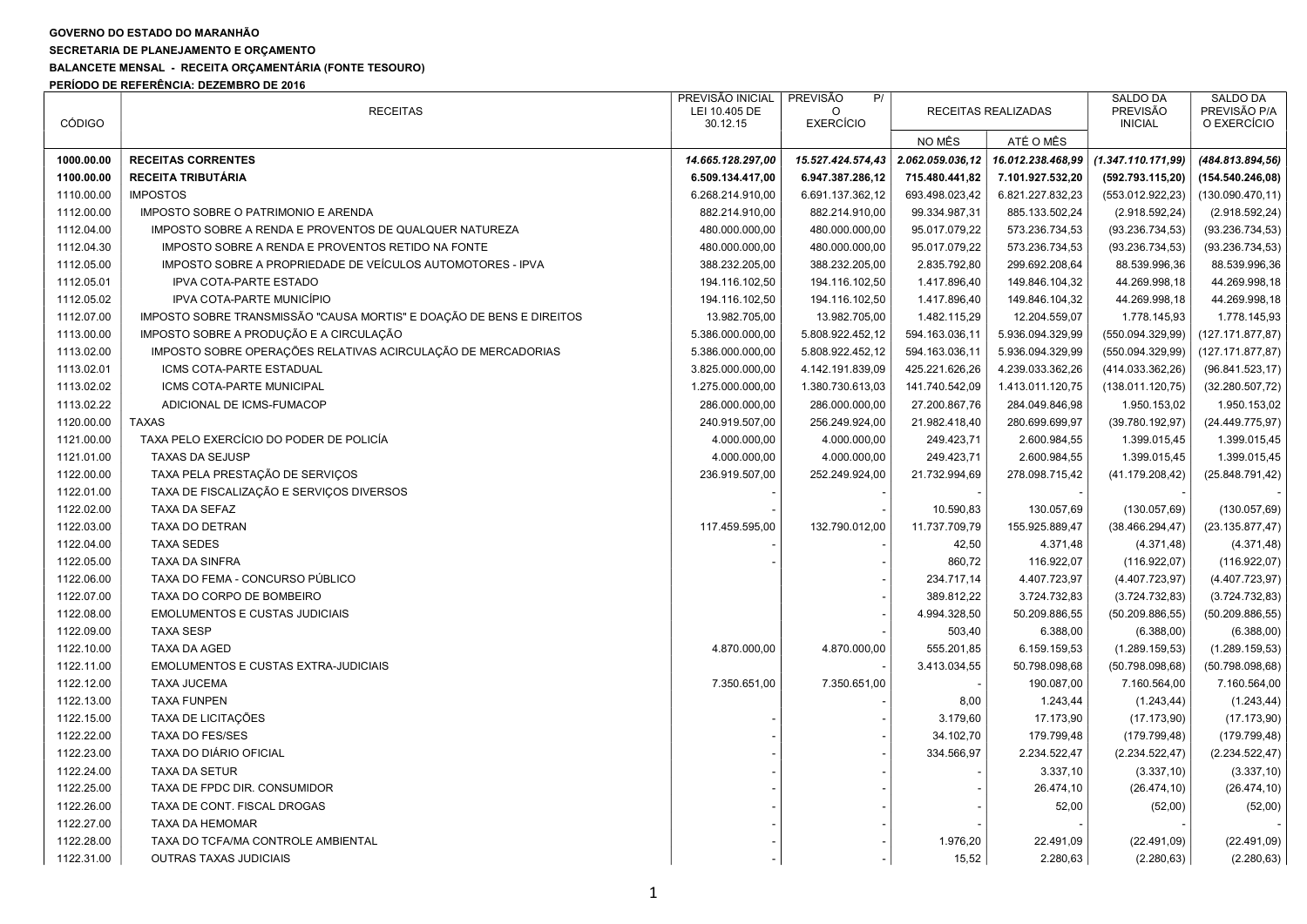| 1122.32.00               | TAXAS COMUNS ÀS DEMAIS SECRETARIAS                                                         | 107.239.261,00   | 107.239.261,00   | 22.344,20        | 3.938.023,94     | 103.301.237,06    | 103.301.237,06   |  |
|--------------------------|--------------------------------------------------------------------------------------------|------------------|------------------|------------------|------------------|-------------------|------------------|--|
| 1122.33.00               | TAXAS DE REGULAÇÃO CONTROLE E FISC. ARSEP - TRCF                                           |                  |                  |                  |                  |                   |                  |  |
| 1200.00.00               | <b>RECEITA DE CONTRIBUICÕES</b>                                                            |                  |                  |                  |                  |                   |                  |  |
| 1210.00.00               | CONTRIBUICÕES SOCIAIS                                                                      |                  |                  |                  |                  |                   |                  |  |
| 1210.29.00               | CONTRIB. PREVIDÊNCIÁRIA DO REGIME PRÓPRIO                                                  |                  |                  |                  |                  |                   |                  |  |
| 1210.29.01               | CONTRIB. PATRONAL-ATIVO CIVIL                                                              |                  |                  |                  |                  |                   |                  |  |
| 1210.29.02               | CONTRIB. PATRONAL-ATIVO MILITAR                                                            |                  |                  |                  |                  |                   |                  |  |
| 1210.29.07               | CONTRIB. SERVIDOR-ATIVO CIVIL                                                              |                  |                  |                  |                  |                   |                  |  |
| 1210.29.08               | CONTRIB. SERVIDOR-ATIVO MILITAR                                                            |                  |                  |                  |                  |                   |                  |  |
| 1210.29.09               | CONTRIB. SERVIDOR-INATIVO CIVIL                                                            |                  |                  |                  |                  |                   |                  |  |
| 1210.29.10               | CONTRIB. SERVIDOR-INATIVO MILITAR                                                          |                  |                  |                  |                  |                   |                  |  |
| 1210.29.11               | CONTRIB. PENSIONISTA CIVIL                                                                 |                  |                  |                  |                  |                   |                  |  |
| 1210.29.12               | CONTRIB. PENSIONISTA MILITAR                                                               |                  |                  |                  |                  |                   |                  |  |
| 1210.46.00               | COMP. PREV/REG GERAL E OS REG. PROP. PREV. SERV.                                           |                  |                  |                  |                  |                   |                  |  |
| 1220.00.00               | CONTRIBUIÇÕES ECONÔMICAS                                                                   |                  |                  |                  |                  |                   |                  |  |
| 1300.00.00               | <b>RECEITA PATRIMONIAL</b>                                                                 | 129.883.418,00   | 130.260.170,48   | 37.886.539,00    | 178.425.160,27   | (48.541.742, 27)  | (48.164.989,79)  |  |
| 1310.00.00               | RECEITAS IMOBILIÁRIAS                                                                      | 35.114,00        | 35.114,00        | 13.624,36        | 46.232,39        | (11.118, 39)      | (11.118, 39)     |  |
| 1320.00.00               | RECEITAS DE VALORES MOBILIÁRIOS                                                            | 129.848.304,00   | 130.225.056,48   | 37.872.914,64    | 178.378.927,88   | (48.530.623, 88)  | (48.153.871, 40) |  |
| 1323.00.00               | PARTICIPAÇÕES                                                                              |                  |                  |                  | 4.408.968,59     | (4.408.968,59)    | (4.408.968,59)   |  |
| 1325.00.00               | REMUNERAÇÃO DE DEPÓSITOS BANCÁRIOS                                                         | 129.848.304,00   | 130.225.056,48   | 37.224.529,48    | 160.316.843,65   | (30.468.539, 65)  | (30.091.787, 17) |  |
| 1328.00.00               | OUTRAS RECEITAS DE VALORES MOBILIÁRIOS                                                     |                  |                  | 648.385,16       | 13.653.115,64    | (13.653.115, 64)  | (13.653.115, 64) |  |
| 1330.00.00               | RECEITA DE CONCESSÕES E PERMISSÕES                                                         |                  |                  |                  |                  |                   |                  |  |
| 1340.00.00               | COMPENSACÕES FINANCEIRAS                                                                   |                  |                  |                  |                  |                   |                  |  |
| 1390.00.00               | OUTRAS RECEITAS PATRIMONIAIS                                                               |                  |                  |                  |                  |                   |                  |  |
| 1600.00.00               | <b>RECEITA DE SERVIÇOS</b>                                                                 | 4.627.627,00     | 4.627.627,00     | 52.637,25        | 802.459,20       | 3.825.167,80      | 3.825.167,80     |  |
|                          |                                                                                            |                  |                  |                  |                  |                   |                  |  |
|                          |                                                                                            |                  |                  |                  |                  |                   |                  |  |
| 1600.01.00               | SERVIÇOS COMERCIAIS                                                                        |                  |                  | 8.861,00         | 725.464,32       | (725.464, 32)     | (725.464, 32)    |  |
| 1600.02.00               | SERVIÇOS FINANCEIROS                                                                       |                  |                  |                  |                  |                   |                  |  |
| 1600.06.00               | SERVIÇOS PORTUÁRIOS                                                                        |                  |                  |                  |                  |                   |                  |  |
| 1600.12.00               | RECEITAS JUDICIAIS                                                                         |                  |                  | 43.776,25        | 76.994,88        | (76.994, 88)      | (76.994, 88)     |  |
| 1600.13.00               | SERVIÇOS ADMINISTRATIVOS                                                                   |                  |                  |                  |                  |                   |                  |  |
| 1600.16.00               | SERVIÇOS EDUCACIONAIS                                                                      |                  |                  |                  |                  |                   |                  |  |
| 1600.17.00               | SERVIÇOS AGROPECURIOS                                                                      |                  |                  |                  |                  |                   |                  |  |
| 1600.30.00               | SERVIÇOS DE TRÂNSITO                                                                       |                  |                  |                  |                  |                   |                  |  |
| 1600.40.00               | SERVIÇOS AMBIENTAIS                                                                        |                  |                  |                  |                  |                   |                  |  |
| 1600.99.00               | OUTROS SERVIÇOS                                                                            | 4.627.627,00     | 4.627.627,00     |                  |                  | 4.627.627,00      | 4.627.627,00     |  |
| 1700.00.00               | <b>TRANSFERÊNCIAS CORRENTES</b>                                                            | 7.857.406.578,00 | 8.270.428.743,69 | 1.258.144.853,08 | 8.451.907.346,54 | (594.500.768, 54) | (181.478.602,85) |  |
| 1720.00.00               | TRANSFERÊNCIAS INTERGOVERNAMENTAIS                                                         | 7.837.008.022,00 | 8.249.910.667,69 | 1.255.684.497,83 | 8.446.539.327,55 | (609.531.305,55)  | (196.628.659,86) |  |
| 1721.00.00               | TRANSFERÊNCIAS DA UNIÃO                                                                    | 6.610.296.801,00 | 7.023.199.446,69 | 1.060.826.085,76 | 7.080.962.320,08 | (470.665.519,08)  | (57.762.873, 39) |  |
| 1721.01.00               | PARTICIPAÇÃO NA RECEITA DA UNIÃO                                                           | 5.996.515.967,00 | 6.369.892.685,69 | 945.658.327,65   | 6.379.627.771,77 | (383.111.804, 77) | (9.735.086,08)   |  |
| 1721.01.01               | COTA-PARTE DO FUNDO DE PARTICIPAÇÃO DOS ESTADOS                                            | 5.950.000.000,00 | 6.297.857.005,69 | 940.301.283,31   | 6.286.539.857,87 | (336.539.857, 87) | 11.317.147,82    |  |
| 1721.01.12               | COTA-PARTE DO IMPOSTO SOBRE PRODUTOS INDUSTRIALIZADOS-IPI                                  | 42.315.000,00    | 42.315.000,00    | 5.357.013,99     | 55.316.429,07    | (13.001.429,07)   | (13.001.429,07)  |  |
|                          | <b>COTA-PARTE ESTADOS</b>                                                                  | 31.736.250,00    | 31.736.250,00    | 4.017.760,49     | 41.487.321,80    | (9.751.071,80)    | (9.751.071,80)   |  |
|                          | COTA-PARTE MUNICÍPIOS                                                                      | 10.578.750,00    | 10.578.750,00    | 1.339.253,50     | 13.829.107,27    | (3.250.357, 27)   | (3.250.357,27)   |  |
| 1721.01.13               | CONTRIBUIÇÃO DE INTERVENÇÃO NO DOMÍNIO ECONÔMICO                                           | 4.200.000,00     | 29.719.713,00    |                  | 37.771.441,30    | (33.571.441,30)   | (8.051.728, 30)  |  |
|                          | COTA-PARTE ESTADOS                                                                         | 3.150.000,00     | 22.289.784,75    |                  | 28.328.580,98    | (25.178.580,98)   | (6.038.796, 23)  |  |
|                          | COTA-PARTE MUNICÍPIOS                                                                      | 1.050.000,00     | 7.429.928,25     |                  | 9.442.860,33     | (8.392.860, 33)   | (2.012.932,08)   |  |
| 1721.01.30               | COTA-PARTE CONTRIB. SAL. EDUC. QUOT. EST/FEDERAL                                           |                  |                  |                  |                  |                   |                  |  |
| 1721.01.32<br>1721.01.99 | COTA-PARTE IMPOSTOS/O.C. CAMB. E SEG. T.V.M. COMER. OURO<br>OUTRAS TRANSFERÊNCIAS DA UNIÃO | 967,00           | 967,00           | 30,35            | 43,53            | 923,47            | 923,47           |  |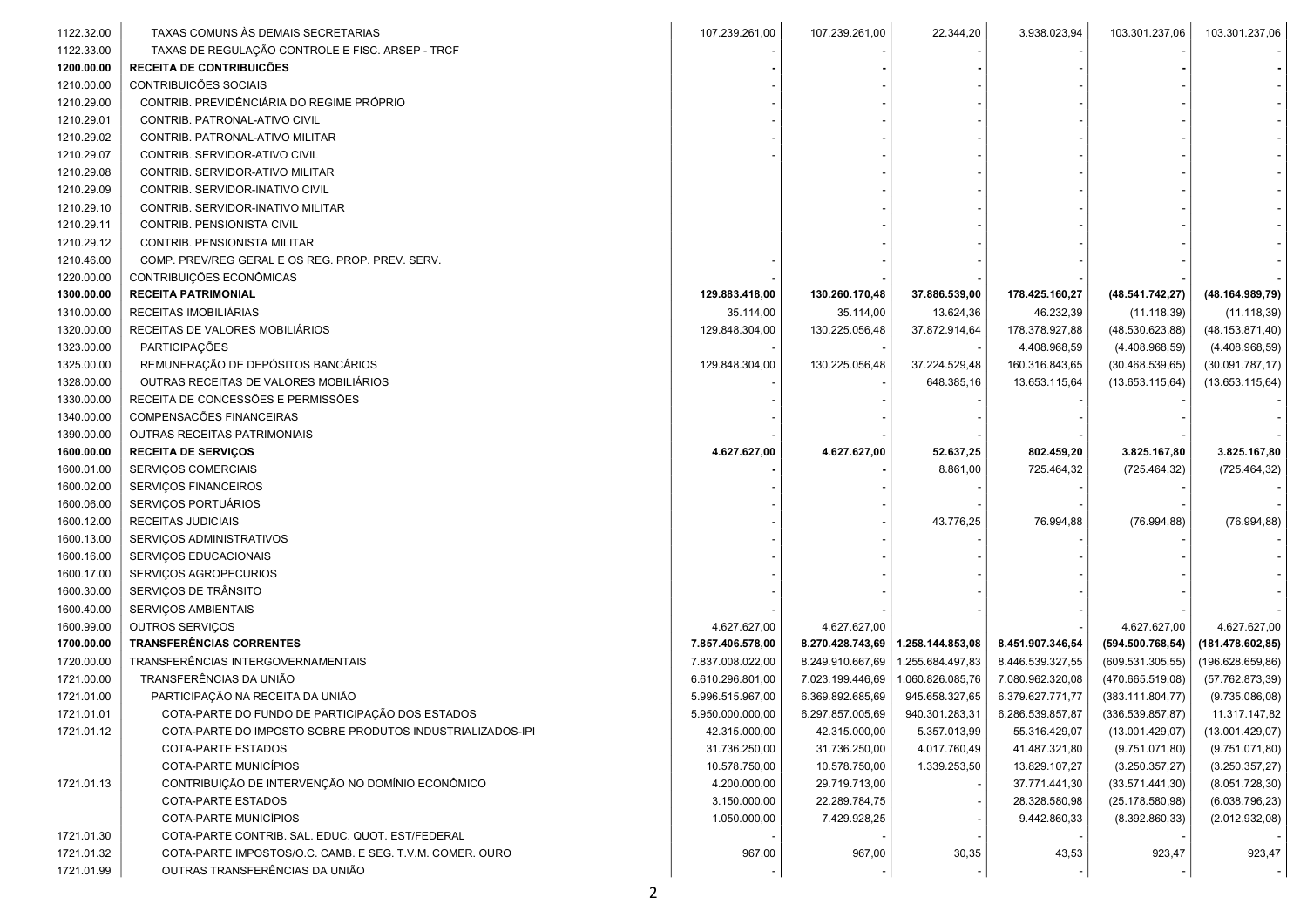|                          | TRANSFERÊNCIAS DA UNIÃO                                                |                  |                  |                |                  |                               |                               |  |
|--------------------------|------------------------------------------------------------------------|------------------|------------------|----------------|------------------|-------------------------------|-------------------------------|--|
| 1721.09.00<br>1721.22.00 | TRANSFERÊNCIA DA COMPENSAÇÃO FINANCEIRA                                | 67.069.147,00    | 67.069.147,00    | 6.945.592,58   | 55.368.920,08    |                               |                               |  |
| 1721.22.11               | COTA-PARTE COMPENS, FINANC, RECUR, HÍDRICOS CFRH                       | 5.786.780,00     | 5.786.780,00     | 248.308,83     | 4.145.820,77     | 11.700.226,92<br>1.640.959,23 | 11.700.226,92<br>1.640.959,23 |  |
| 1721.22.20               | COTA-PARTE COMP. FINAC. RECUR. MINERAIS CFEM                           | 14.032.367,00    | 14.032.367,00    | 127.506,78     | 741.310,17       | 13.291.056,83                 | 13.291.056,83                 |  |
| 1721.22.70               | COTA-PARTE FUNDO ESPECIAL DO PETRÓLEO - FEP                            | 47.250.000,00    | 47.250.000,00    | 6.569.776,97   | 50.481.789,14    |                               |                               |  |
|                          |                                                                        |                  |                  |                |                  | (3.231.789, 14)               | (3.231.789, 14)               |  |
| 1721.33.00               | TRANSFERÊNCIAS DE RECURSOS DO SISTEMA ÚNICO DE SAÚDE-SUS FUNDO A FUNDO | 440.409.918,00   | 457.648.895,00   | 38.086.700,38  | 401.430.542,96   | 38.979.375,04                 | 56.218.352,04                 |  |
| 1721.33.07               | CONV. MDS E COMB A FOME PROG. LEITE é VIDA                             | 46.564.913,00    | 46.564.913,00    |                |                  | 46.564.913,00                 | 46.564.913,00                 |  |
| 1721.33.50               | SAÚDE GESTÃO PLENA                                                     | 393.845.005,00   | 411.083.982,00   | 38.086.700,38  | 401.430.542,96   | (7.585.537,96)                | 9.653.439,04                  |  |
| 1721.35.00               | TRANSFERÊNCIAS DE REC. DO FUNDO NACIONAL DO DESENV. EDUCAÇÃO - FNDE    | 43.694.190,00    | 58.208.679,00    | 7.251.920,10   | 67.279.709,64    | (23.585.519, 64)              | (9.071.030, 64)               |  |
| 1721.35.01               | TRANSFERÊNCIA DO SALÁRIO EDUCAÇÃO                                      | 21.694.190,00    | 30.624.494,00    | 1.514.195,87   | 19.917.823,74    | 1.776.366,26                  | 10.706.670,26                 |  |
| 1721.35.06               | <b>MERENDA ESCOLAR</b>                                                 | 22.000.000,00    | 22.000.000,00    | 4.986.527,20   | 27.493.129,20    | (5.493.129,20)                | (5.493.129,20)                |  |
| 1721.35.99               | OUTRAS TRANSF. DO FNDE                                                 |                  | 5.584.185,00     | 751.197,03     | 19.868.756,70    | (19.868.756, 70)              | (14.284.571,70)               |  |
| 1721.36.00               | TRANSFERÊNCIA FINANCEIRA DO ICMS DESONERAÇÃO                           | 28.572.914,00    | 28.572.914,00    | 2.046.037,50   | 24.552.450,00    | 4.020.464,00                  | 4.020.464,00                  |  |
| 1721.99.00               | OUTRAS TRANSFERÊNCIAS DA UNIÃO                                         | 34.034.665,00    | 41.807.126,00    | 60.837.507,55  | 152.702.925,63   | (118.668.260, 63)             | (110.895.799.63)              |  |
| 1721.99.10               | <b>CONVÊNIOS</b>                                                       | 34.034.665,00    | 41.807.126,00    | 26.358.923,80  | 99.461.783,13    | (65.427.118, 13)              | (57.654.657, 13)              |  |
| 1721.99.30               | AUXILIO FINANCEIRO PARA FOMENTO E EXPORTAÇÕES                          |                  |                  | 34.478.583,75  | 53.241.142,50    | (53.241.142,50)               | (53.241.142,50)               |  |
| 1723.00.00               | TRANSFERÊNCIAS DE MUNICÍPIOS                                           |                  | 119.520,00       |                | 134.000,00       | (134.000,00)                  | (14.480,00)                   |  |
| 1724.00.00               | TRANSFERÊNCIAS MULTIGOVERNAMENTAIS                                     | 1.226.711.221,00 | 1.226.711.221,00 | 194.858.412,07 | 1.365.577.007,47 | (138.865.786, 47)             | (138.865.786, 47)             |  |
| 1724.01.00               | TRANSFÊRENCIAS DE RECURSOS - FUNDEB                                    | 741.686.436,00   | 741.686.436,00   | 87.151.452,17  | 683.954.359,54   | 57.732.076,46                 | 57.732.076,46                 |  |
| 1724.02.00               | TRANSFERÊNCIA DE RECURSOS DA COMPLEMENTAÇÃO DA UNIÃO AO FUNDEB         | 485.024.785,00   | 485.024.785,00   | 107.706.959,90 | 681.622.647,93   | (196.597.862,93)              | (196.597.862,93)              |  |
| 1730.00.00               | TRANSFERÊNCIAS DE INSTITUIÇÕES PRIVADAS                                | 20.398.556,00    | 20.398.556,00    | 2.460.355,25   | 5.234.018,99     | 15.164.537,01                 | 15.164.537,01                 |  |
| 1750.00.00               | TRANSFERÊNCIAS DE PESSOAS                                              |                  |                  |                |                  |                               |                               |  |
| 1760.00.00               | TRANSFERENCIAS DE CONVENIOS                                            |                  |                  |                |                  |                               |                               |  |
| 1900.00.00               | <b>OUTRAS RECEITAS CORRENTES</b>                                       | 164.076.257,00   | 174.720.747,14   | 50.494.564,97  | 279.175.970,78   | (115.099.713,78)              | (104.455.223, 64)             |  |
| 1910.00.00               | MULTAS E JUROS DE MORA                                                 | 35.489.477,00    | 40.133.967,14    | 7.733.349,25   | 72.824.492,27    | (37.335.015,27)               | (32.690.525, 13)              |  |
| 1911.00.00               | MULTAS E JUROS DE MORA/TRIBUTOS                                        | 35.489.477,00    | 40.133.967,14    | 7.623.768,84   | 71.781.735,08    | (36.292.258,08)               | (31.647.767, 94)              |  |
| 1911.10.00               | MULTAS E JUROS DE MORA DO ICMS                                         | 14.035.142,00    | 14.035.142,00    | 4.286.659,40   | 37.839.524,18    | (23.804.382, 18)              | (23.804.382, 18)              |  |
| 1911.12.00               | MULTAS E JUROS MORA DIV. ATIVA                                         | 4.307.951,00     | 4.307.951,00     | 600.395,01     | 4.415.720,49     | (107.769,49)                  | (107.769, 49)                 |  |
| 1911.13.00               | MULTAS E JUROS DE MORADO ITCD                                          |                  |                  | 24.227,10      | 105.331,06       | (105.331,06)                  | (105.331,06)                  |  |
| 1911.14.00               | MULTAS E JUROS DE MORADO FUMACOP                                       | 6.808,00         | 6.808,00         | 2.955,46       | 44.226,41        | (37.418, 41)                  | (37.418, 41)                  |  |
| 1911.16.00               | MULTAS E JUROS DE MORA DO IPVA                                         | 577.246,00       | 577.246,00       | 247.683,49     | 2.748.955,33     | (2.171.709, 33)               | (2.171.709, 33)               |  |
| 1911.17.00               | <b>INDENIZAÇÕES</b>                                                    |                  |                  |                |                  |                               |                               |  |
| 1911.18.00               | <b>RESTITUIÇÕES</b>                                                    |                  |                  |                |                  |                               |                               |  |
| 1911.19.00               | MULTAS DE TRÂNSITO                                                     |                  | 4.644.490,14     | 1.465.528,51   | 15.740.702,11    | (15.740.702, 11)              | (11.096.211,97)               |  |
| 1911.19.01               | MULTA ESTADUAL DE TRÂNSITO - DETRAN                                    |                  | 4.644.490,14     | 1.076.408,59   | 10.308.452,04    | (10.308.452,04)               | (5.663.961, 90)               |  |
| 1911.19.02               | PARCELA MULTA ESTADUAL - PM                                            |                  |                  | 50.155,00      | 571.255,00       | (571.255,00)                  | (571.255,00)                  |  |
| 1911.19.03               | PARCELA MULTA MUNICIPAL - DETRAN                                       |                  |                  | 157.032,00     | 2.909.516,00     | (2.909.516,00)                | (2.909.516,00)                |  |
| 1911.19.04               | PARCELA MULTA MUNICIPAL - PM                                           |                  |                  | 875,00         | 16.890,00        | (16.890,00)                   | (16.890,00)                   |  |
| 1911.19.05               | MULTA ESTADUAL DE TRÂNSITO INTERESTADUAL                               |                  |                  | 181.057,92     | 1.934.589,07     | (1.934.589,07)                | (1.934.589,07)                |  |
| 1911.24.00               | MULTAS E JUROS DE MORA DO ICMS - MUNICÍPIO                             | 2.127.439,00     | 2.127.439,00     | 457.340,98     | 3.994.235,79     | (1.866.796, 79)               | (1.866.796,79)                |  |
| 1911.25.00               | MULTAS E JUROS DE MORA DO IPVA - MUNICÍPIO                             | 253.736,00       | 253.736,00       | 152.501,40     | 1.393.322,43     | (1.139.586, 43)               | (1.139.586, 43)               |  |
| 1911.26.00               | MULTAS E JUROS DE MORA DIV. ATIVA - MUNICÍPIO                          | 814.006,00       | 814.006,00       | 74.393,20      | 624.331,71       | 189.674,29                    | 189.674,29                    |  |
| 1911.99.00               | MULTAS E JUROS DEMORA - OUTROS TRIBUTOS                                | 13.367.149.00    | 13.367.149,00    | 312.084,29     | 4.875.385,57     | 8.491.763,43                  | 8.491.763,43                  |  |
| 1919.00.00               | MULTAS E JUROS DE MORA DE OUTRAS RECEITAS                              |                  |                  | 109.580,41     | 1.042.757,19     | (1.042.757, 19)               | (1.042.757, 19)               |  |
| 1919.16.00               | FUNDO DE MODERNIZAÇÃO DO TCE                                           |                  |                  | 106.225,20     | 1.019.886,66     | (1.019.886, 66)               | (1.019.886, 66)               |  |
| 1919.18.00               | MINISTÉRIO PÚBLICO ESTADUAL                                            |                  |                  | 200,00         | 600,00           | (600, 00)                     | (600, 00)                     |  |
| 1919.20.00               | SECRETARIA DE ESTADO DA SEGURANÇA PÚBLICA                              |                  |                  |                | 1.221,51         | (1.221, 51)                   | (1.221, 51)                   |  |
| 1919.22.00               | MULTAS CONTRATUAIS - SEFAZ                                             |                  |                  | 1.866,21       | 6.276,86         | (6.276, 86)                   | (6.276, 86)                   |  |
| 1919.99.00               | <b>OUTRAS MULTAS</b>                                                   |                  |                  | 1.289,00       | 14.772,16        | (14.772, 16)                  | (14.772, 16)                  |  |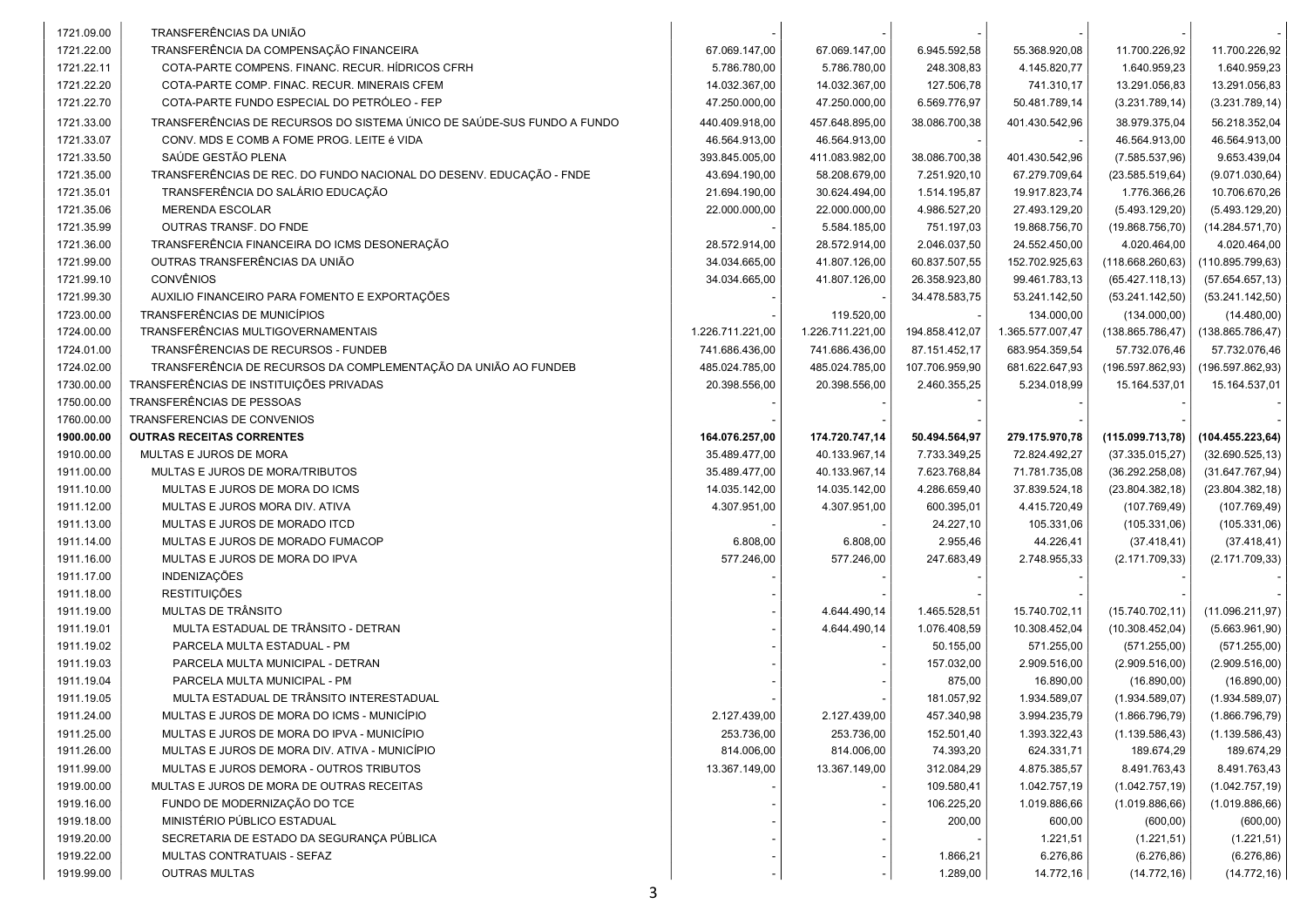| 1920.00.00 | INDENIZAÇÕES E RESTITUIÇÕES                         | 50.052.500,00    | 50.052.500,00    | 27.146.545,58  | 51.377.238,07  | (1.324.738,07)   | (1.324.738,07)   |
|------------|-----------------------------------------------------|------------------|------------------|----------------|----------------|------------------|------------------|
| 1921.00.00 | <b>INDENIZAÇÕES</b>                                 | 50.052.500,00    | 50.052.500,00    | 27.146.545,58  | 51.377.238,07  | (1.324.738,07)   | (1.324.738,07)   |
| 1921.01.00 | COMPENSAÇÃO FINANCEIRA P/ OUTROS RECURSOS HÍDRICOS  |                  |                  |                | 20.242,55      | (20.242, 55)     | (20.242, 55)     |
| 1921.03.00 | COMPENSAÇÃO FINANCEIRA ÓLEO BRUTO                   |                  |                  |                |                |                  |                  |
| 1921.09.00 | OUTRAS INDENIZAÇÕES E RESTITUIÇÕES                  | 50.000.000,00    | 50.000.000,00    | 27.146.545,58  | 51.347.721,62  | (1.347.721, 62)  | (1.347.721,62)   |
| 1921.99.00 | OUTRAS INDENIZAÇÕES                                 | 52.500,00        | 52.500,00        |                | 9.273,90       | 43.226,10        | 43.226,10        |
| 1922.00.00 | <b>RESTITUIÇÕES</b>                                 |                  |                  |                |                |                  |                  |
| 1922.10.00 | COMPENSAÇÃO PREVIDENCIÁRIA                          |                  |                  |                |                |                  |                  |
| 1922.99.00 | OUTRAS RESTITUIÇÕES                                 |                  |                  |                |                |                  |                  |
| 1930.00.00 | RECEITA DA DÍVIDA ATIVA                             | 25.624.280,00    | 25.624.280,00    | 11.687.524,64  | 96.782.882,08  | (71.158.602,08)  | (71.158.602,08)  |
| 1931.00.00 | RECEITA DA DÍVIDA ATIVA TRIBUTÁRIA                  | 22.065.352,00    | 22.065.352,00    | 6.935.211,45   | 57.236.918,52  | (35.171.566, 52) | (35.171.566, 52) |
| 1931.10.00 | RECEITA DA DÍVIDA ATIVA TRIBUTARIA                  | 22.065.352,00    | 22.065.352,00    | 6.935.211,45   | 57.236.918,52  | (35.171.566, 52) | (35.171.566, 52) |
| 1931.11.00 | RECEITA DA DIVIDA ATIVA DO ICMS                     | 14.235.711,00    | 14.235.711,00    | 1.191.155,18   | 12.130.741,28  | 2.104.969,72     | 2.104.969,72     |
| 1931.14.00 | RECEITA DA DÍVIDA ATIVA DO IPVA                     | 7.829.641,00     | 7.829.641,00     | 5.744.056,27   | 45.106.177,24  | (37.276.536, 24) | (37.276.536, 24) |
| 1931.99.00 | RECEITA DA DÍVIDA ATIVA DE OUTROS TRIBUTOS          |                  |                  |                |                |                  |                  |
| 1932.00.00 | RECEITA DA DÍVIDA ATIVA PARTE MUNICÍPIO.            | 3.558.928,00     | 3.558.928,00     | 4.752.313,19   | 39.545.963,56  | (35.987.035,56)  | (35.987.035,56)  |
| 1990.00.00 | RECEITAS DIVERSAS                                   | 52.910.000,00    | 58.910.000,00    | 3.927.145,50   | 58.191.358,36  | (5.281.358, 36)  | 718.641,64       |
| 1990.01.00 | OUTRAS RECEITAS DIVERSAS                            | 52.910.000.00    | 58.910.000,00    | 3.910.420,11   | 58.039.614,53  | (5.129.614, 53)  | 870.385,47       |
| 1990.01.01 | JUNTA COMERCIAL DO MARANHÃO                         |                  |                  | 749.491,01     | 6.734.336,76   | (6.734.336,76)   | (6.734.336,76)   |
| 1990.01.02 | FUNDO DES. AGROIND. DO ESTADO - FEDAGRO             |                  |                  | 184.769,20     | 1.609.036,23   | (1.609.036, 23)  | (1.609.036, 23)  |
| 1990.01.03 | FUNDO DE MODERNIZAÇÃO DO TCE                        |                  |                  | 986,20         | 64.470,58      | (64.470, 58)     | (64.470, 58)     |
| 1990.01.05 | FUNDO DE FORTALECIMENTO DA ADM. TRIBUTÁRIA - FUNAT  |                  | 6.000.000,00     | 36.173,92      | 12.089.870,94  | (12.089.870, 94) | (6.089.870, 94)  |
| 1990.01.06 | FUNDO ESTADUAL DE DESENVOLVIMENTO INDUSTRIAL        |                  |                  | 2.364.935,32   | 22.296.625,85  | (22.296.625, 85) | (22.296.625, 85) |
| 1990.01.07 | FUNDO DE PROTEÇÃO E DEFESA DO CONSUMIDOR            |                  |                  | 414.282,83     | 3.210.879,60   | (3.210.879, 60)  | (3.210.879, 60)  |
| 1990.01.08 | FUNDO ESPECIAL LEGISLATIVO - FUNDEG                 |                  |                  | 20,00          | 7.768,11       | (7.768, 11)      | (7.768, 11)      |
| 1990.01.09 | AGÊNCIA ESTADUAL DE DEFESA AGROPECUÁRIA - AGED      |                  |                  | 20.621,10      | 231.970,92     | (231.970, 92)    | (231.970, 92)    |
| 1990.01.10 | FUNOD DA CULTURA DO MARANHÃO - FENDEC-MA            |                  |                  |                | 80,00          | (80,00)          | (80,00)          |
| 1990.01.12 | FUNDO ESTADUAL DE PENSÃO E APOSENTADORIA            |                  |                  |                | 653,01         | (653, 01)        | (653, 01)        |
| 1990.01.13 | FUNDO DOS BENEFÍCIOS DOS SERVIDORES - FUNBEM        |                  |                  |                | 897,32         | (897, 32)        | (897, 32)        |
| 1990.01.99 | <b>OUTRAS RECEITAS</b>                              | 52.910.000,00    | 52.910.000,00    | 139.140,53     | 11.793.025,21  | 41.116.974,79    | 41.116.974,79    |
| 1990.02.00 | ENCARGOS LEG P/ INSCRIÇÃO DÍV. ATIVA E REC ONUS SUC |                  |                  | 16.725,39      | 151.743,83     | (151.743, 83)    | (151.743, 83)    |
| 1990.02.03 | RECEITA DEFENSORIA                                  |                  |                  | 16.725,39      | 151.743,83     | (151.743, 83)    | (151.743, 83)    |
| 1990.05.00 | SALDOS DE EXERCÍCIOS ANTERIORES                     |                  |                  |                |                |                  |                  |
| 2000.00.00 | <b>RECEITAS DE CAPITAL</b>                          | 1.907.074.171,00 | 1.913.396.266,86 | 104.890.477,73 | 680.054.031,60 | 1.227.020.139,40 | 1.233.342.235,26 |
| 2100.00.00 | OPERAÇÕES DE CRÉDITO                                | 1.297.479.338,00 | 1.297.529.338,00 | 98.055.948,18  | 561.246.099,71 | 736.233.238,29   | 736.283.238,29   |
| 2110.00.00 | OPERAÇÕES DE CRÉDITO INTERNAS                       | 1.284.979.338,00 | 1.285.029.338,00 | 98.055.948,18  | 548.484.898,97 | 736.494.439,03   | 736.544.439,03   |
| 2120.00.00 | OPERAÇÕES DE CRÉDITO EXTERNAS                       | 12.500.000,00    | 12.500.000,00    |                | 12.761.200,74  | (261.200, 74)    | (261.200, 74)    |
| 2200.00.00 | ALIENAÇÃO DE BENS                                   | 45.000.000,00    | 45.000.000,00    |                | 55.099,00      | 44.944.901,00    | 44.944.901,00    |
| 2210.00.00 | ALIENAÇÃO DE BENS MÓVEIS                            | 15.000.000,00    | 15.000.000,00    |                | 55.099,00      | 14.944.901,00    | 14.944.901,00    |
| 2220.00.00 | ALIENAÇÃO DE BENS IMÓVEIS                           | 30.000.000,00    | 30.000.000,00    |                |                | 30.000.000,00    | 30.000.000,00    |
| 2300.00.00 | AMORTIZAÇÕES DE EMPRÉSTIMOS                         |                  |                  |                |                |                  |                  |
| 2310.00.00 | DE EMPRESTIMOS                                      |                  |                  |                |                |                  |                  |
| 2320.00.00 | DE FINANCIAMENTOS                                   |                  |                  |                |                |                  |                  |
| 2400.00.00 | TRANSFERÊNCIAS DE CAPITAL                           | 144.594.833,00   | 150.866.928,86   | 4.675.774,35   | 11.482.307,82  | 133.112.525,18   | 139.384.621,04   |
| 2420.00.00 | TRANSFERÊNCIAS INTERGOVERNAMENTAIS                  | 144.594.833,00   | 150.866.928,86   | 4.675.774,35   | 11.482.307,82  | 133.112.525,18   | 139.384.621,04   |
| 2421.00.00 | TRANSFERÊNCIAS DA UNIÃO                             | 144.594.833,00   | 150.866.928,86   | 4.675.774,35   | 11.482.307,82  | 133.112.525,18   | 139.384.621,04   |
| 2421.09.00 | OUTRAS TRANSFERÊNCIAS DA UNIÃO                      | 144.594.833,00   | 150.866.928,86   | 4.675.774,35   | 11.482.307,82  | 133.112.525,18   | 139.384.621,04   |
| 2421.09.04 | CONVÊNIO COM ÓRGÃOS FEDERAIS/FES/SES                |                  | 349.490,00       |                | 541.119,80     | (541.119,80)     | (191.629, 80)    |
| 2421.09.26 | MS/FNS/SES/AQUISIÇÃO DE BENS MÓVEIS                 |                  |                  |                | 4.647.450,00   | (4.647.450,00)   | (4.647.450,00)   |